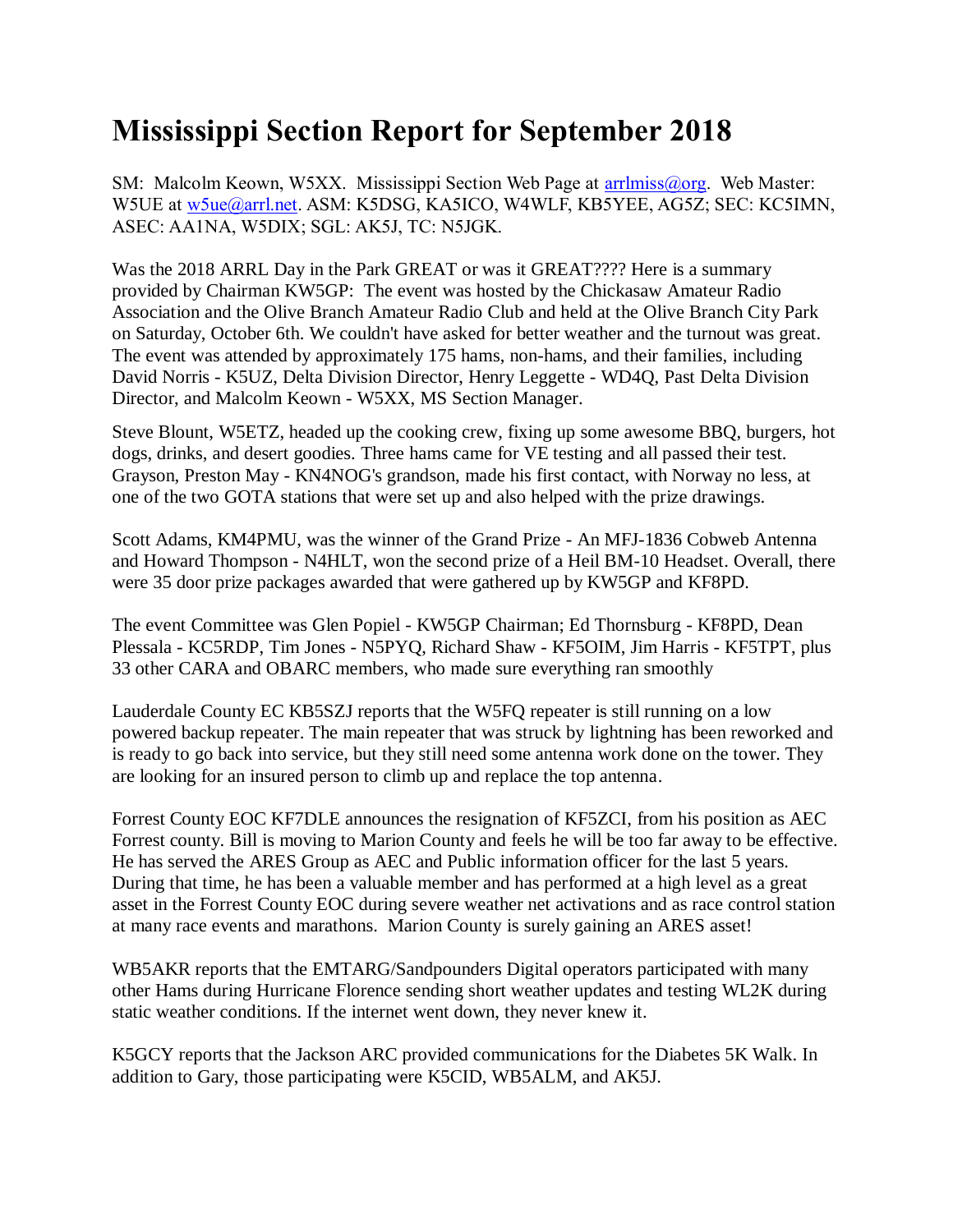Greene County EC AE5QP notes that the EOC has received a new Yaesu 990 transceiver.

On your long-range calendar pencil in the Papa Jack's Trade Day, October 13 in Tupelo (POC K5TMN), the Jackson County ARC Hamfest, November 9-10 in Ocean Springs (POC K5MOZ), and last but not least the Capital City Hamfest, January 25-26, 2019 in Jackson (POC K5GCY).

Welcome to the following new Hams in Mississippi in September: KI5BNL, Robert - Biloxi, KI5BPP, Joseph - Oxford, KI5BRR, Richard - Taylorsville, and KI5BRY, Gerald - Byhalia.

And, also welcome to the following new ARRL Members in September: KF5ADJ, Sandor – Olive Branch; KI5BEU, Dickie – Vicksburg; WB4BHK, George – Horn Lake; KI5BLK, Michael – Olive Branch; KE5DIU, Raymond – Hattiesburg; N5EIC, L.D. – Belden; KB5LAJ, David – Brookhaven; KA4LDU, John – Ocean Springs; KG5LEV, Hervey – Bogue Chitto; KA5PSG, Buck – Meridian; KB5UXF, James – Eupora; N5VSB, James – Cedarbluff; and N5WFX, Robert – Natchez;

As of September 30, ARRL Membership in Mississippi was 996 down 0 from the last report on September 30. Maybe the drops have stopped! Let's push it back up to 1,000.

Congratulations to the following on their upgrades in September: KI5ARA, Allen – Ocean Springs; KI5BOM, Craig – Picayune; KI5BRF, John – Plantersville; KG5PBJ, Keith – Walls; KE5PMV, Aaron – Starkville; KG5SEN, John – Aberdeen; and KC5YWW, John – Hernando.

Also, congratulations to KG5CCQ of New Albany for being awarded the Mississippi Scholarship and KK4SJG of Collierville, Tennessee for being awarded the Magnolia DX Association Scholarship by the ARRL Foundation.

SEC/DEC Reports for September 2018: KC5IMN (SEC), KC5IIW (EC MS), N5ZNT (SW MS), KB0ZTX (NW MS),

EC Reports for September 2018: KG5AVT (AEC)(Rankin), KE5BSB (Itawamba), WB5CON (Alcorn), KF7DLW (Forrest), AE5FK (Walthall), KA5ICO (Chickasaw), KC5IIW (Scott), KF5IMA (Lafayette), AD7KJ (Franklin), KD5NDU (AEC)(Yalobusha), AF5NG (Marion), AE5QP (Greene), AE5SK (AEC)(Hinds), W5STV (AEC)(Lee), W4WLF (Harrison), KF5WVJ (Desoto), KB5SZJ (Lauderdale), WB5TJK (AEC)(Lamar), KB5ZEA (Attala), N5ZNT (Lincoln/Wilkinson), and KB0ZTX (Marshall).

OES Reports: AD5TJ and WB5AKR.

Club Newsletter/Reports (Editor): the Meridian ARC Spark Gap (W5MAV).

HF Net Reports - sessions/QNI/QTC (Net Manager)

Hattiesburg ARC 10M Net 4/25/0 (KD5XG)

K5TAL American Legion 80M Net 4/51/0 (KA5DON)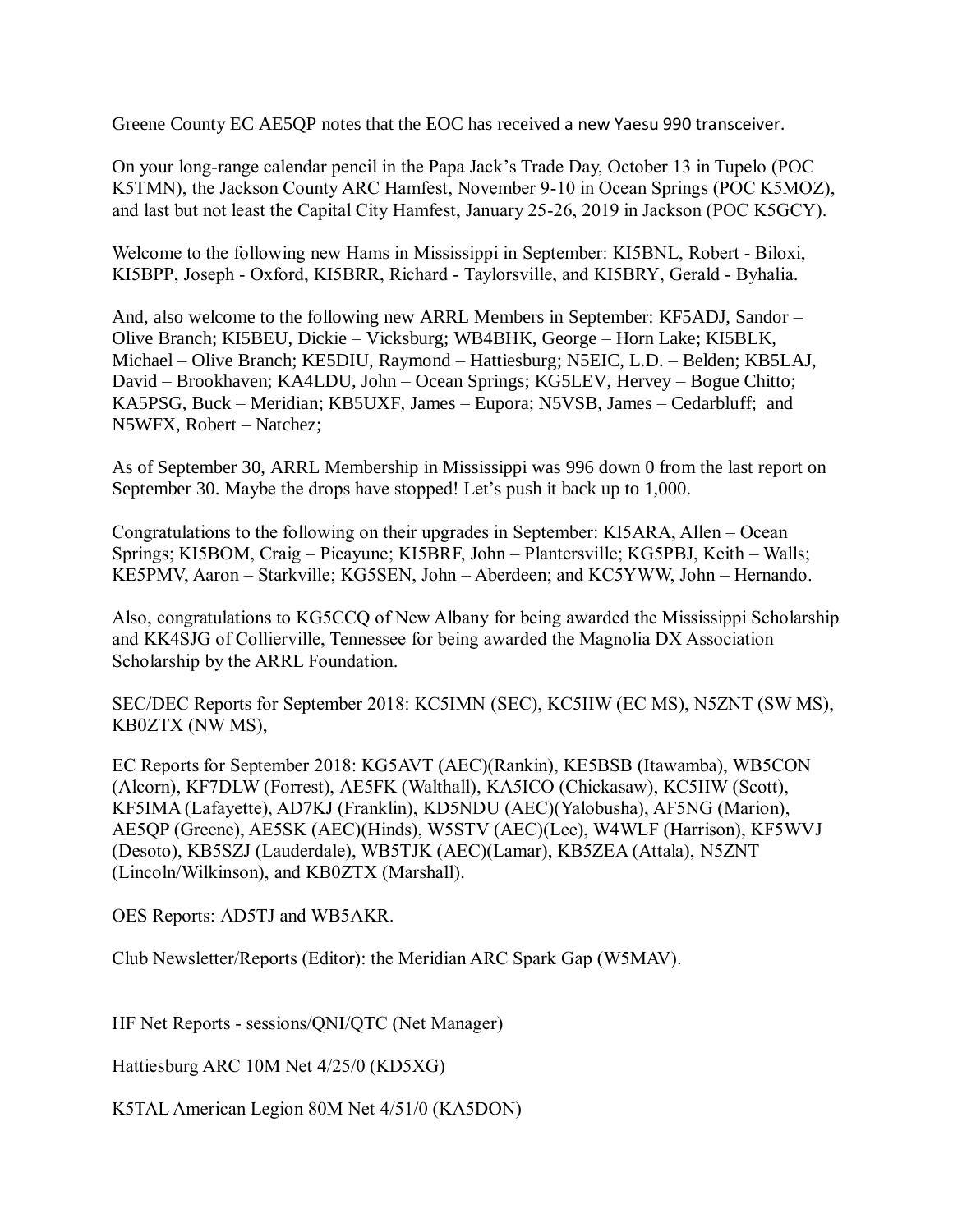K5TAL American Legion 40M Net 2/0/0 (KA5DON)

Magnolia Section Net 30/968/9 (KA5ICO)

MS Baptist Hams Net 5/15/0 (WF5F)

MSPN 30/2415/15 (W5JGW)

VHF Net Reports - sessions/QNI/QTC (Net Manager)

Adams County ARES 4/70/0 (N5KDA)

Alcorn County ARES Net 4/70/0 (WB5CON)

Capital Area Emergency Net 5/65/0 (K5XU)

DeSoto County Training and Information Net 4/101/0 (KF5WVJ) One Skywarn Activation

Forrest/Perry Counties ARES 2/13/0 (KF7DLW)

Greene County ARES Net 1/2/0 (AE5QP)

Hattiesburg ARC 2M Net 5/69/5 (KD5XG)

Hattiesburg 2M Simplex Net 1/11/0 (KD5XG)

Itawamba County ARES Net 4/24/0 (KE5BSB)

K5TAL – American Legion 2M Net 4/27/0 (KA5DON)

Lamar County ARES Net 2/31/0 (AG5GN)

Lowndes County ARC Net 4/42/0 (KF5AZ)

Marion County ARES Net 4/26/0 (AF5NG)

Madison County ARES 4/29/0 (W5DIX)

Marshall County ARES – meets with Desoto County – (KB0ZTX)

MDXA Net 4/26/0 (N5GD)

Meridian Area Emergency Net 4/61/0 (KB5SZJ and KF5ETN)